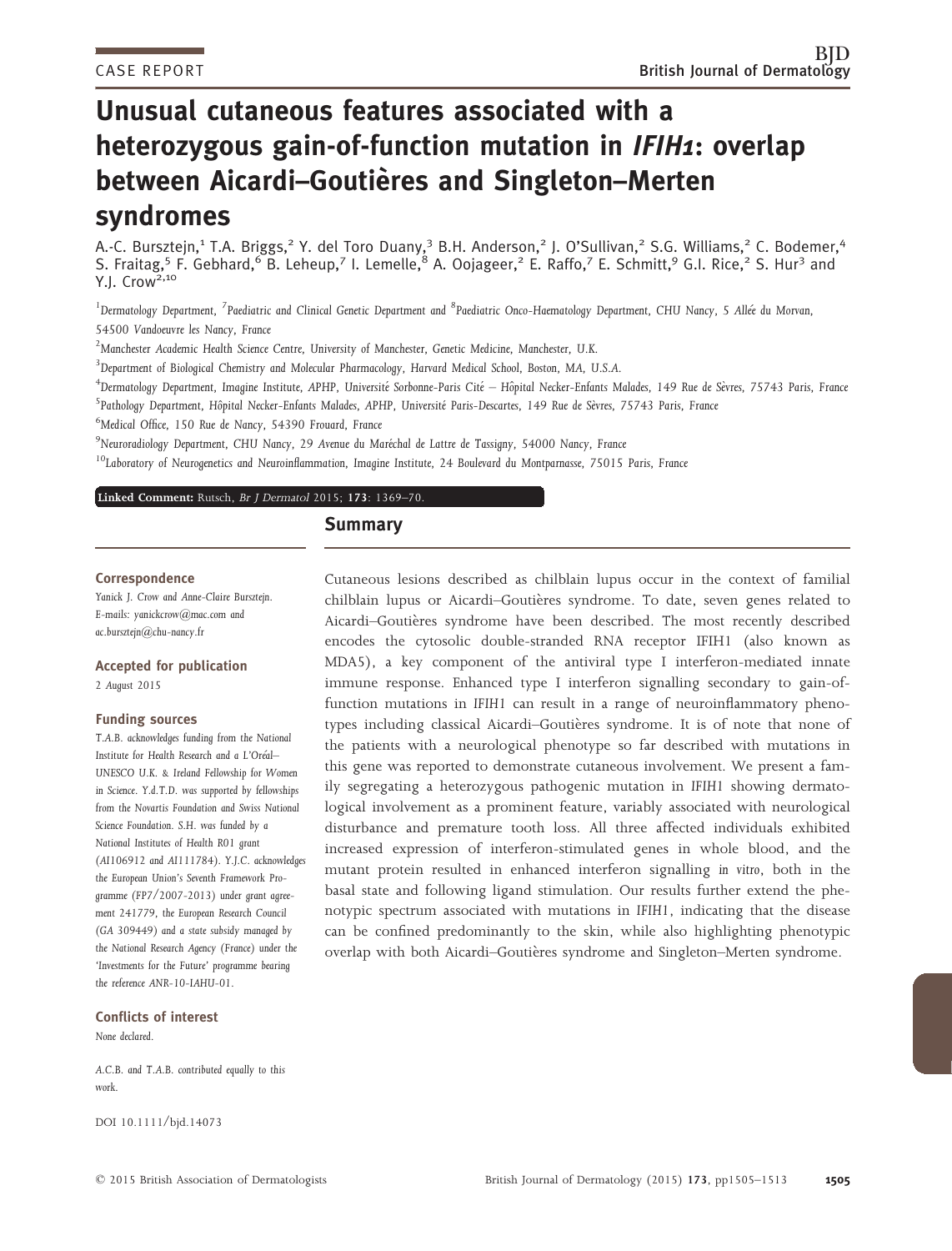#### What's already known about this topic?

- Dermatological involvement is a major feature of the type I interferonopathies, which include the allelic disorders familial chilblain lupus (FCL) and Aicardi-Goutières syndrome (AGS).
- Cutaneous lesions are seen in 40% of cases of AGS, but have never been described in the context of mutations in IFIH1.

#### What does this study add?

- IFIH1 mutations can be associated with predominant cutaneous features.
- This study highlights the overlap between AGS, FCL and Singleton–Merten syndrome, and emphasizes the utility of searching for an interferon signature as a diagnostic tool in this context.

Aicardi–Goutières syndrome (AGS, MIM 225750), in its most characteristic form, presents as a genetic encephalopathy, associated with basal ganglia calcification and cerebral white-matter disease. In addition to the neurological phenotype, acral chilblain lesions are seen in  $> 40\%$  of cases.<sup>1</sup> Until recently, six AGS-causative genes had been described in association with AGS, respectively encoding the DNA exonuclease TREX1 (AGS1), the three nonallelic components of the RNase H2 endonuclease complex (RNASEH2B, AGS2; RNASEH2C, AGS3; and RNASEH2A, AGS4), the deoxynucleoside triphosphate triphosphohydrolase SAMHD1 (AGS5) and the doublestranded (ds)RNA-editing enzyme ADAR (AGS6).

Recently, we and others reported heterozygous gain-offunction IFIH1 mutations  $(AGS7)^1$  as causative of a spectrum of neuroinflammatory phenotypes, including AGS and apparently nonsyndromic spastic paraparesis, in which elevated levels of interferon-stimulated genes are observed.<sup>2,3</sup> IFIH1 encodes the protein interferon-induced helicase C domaincontaining protein 1, also known as melanoma differentiationassociated protein 5 (MDA5). Interestingly, heterozygous mutations in TREX1 and SAMHD1 have also been identified in patients with familial chilblain lupus (FCL, MIM  $610$  448).<sup>4,5</sup> FCL is a monogenic form of cutaneous lupus, which presents in childhood with acral ulcerating lesions that are exacerbated by cold. To date, mutations in IFIH1 have not been reported in association with FCL.

A seemingly clinically distinct condition, Singleton–Merten syndrome (SMS, MIM 182250), has been recently described as being due to a specific heterozygous point mutation in IFIH1. <sup>6</sup> The hallmarks of SMS include aortic calcification, delayed dental eruption and early loss of permanent teeth, osteopenia and acro-osteolysis. Additionally, a number of patients have been reported with psoriasis and glaucoma, the latter being a common feature in AGS also. As for AGS and the related neuroimmunological phenotypes already described due to mutations in IFIH1, patients with SMS demonstrated a marked induction of type I interferon signalling.

Here we report a family comprising three affected individuals who harbour a heterozygous IFIH1 mutation, variably expressing a skin and a neurological phenotype. The initial presentation in each case was dermatological. Subsequently, features overlapping both AGS and SMS became evident within this single family.

#### Case report

The proband, a white French boy, was born at 34 weeks of gestation, with weight  $2.980 \text{ kg}$  (+ 0.34 SDs from the mean), height 49 cm (+ 0.57 SDs) and cranial perimeter 33 cm  $(-0.23$  SDs). He was hospitalized in the neonatal period because of transitory respiratory distress. He presented to dermatologists at 1 year of age with ulcerating lesions of the ear helices, which were exacerbated by cold and healed with scarring. On clinical examination, superficial crusted and erythematous lesions of the helix were present (Fig. 1a). He was also noted to have erythematous cheeks (Fig. 1b) and multiple lentigines on the upper and lower limbs without any significant ultraviolet exposure (Fig. 1c). His nails were somewhat fragile with longitudinal striations. Histological examination of a cutaneous biopsy of the helix was consistent with lichenoid lupus, with slight interface dermatitis with a moderate infiltrate in the superficial and deep dermis, along the basement membrane and along the vessels and the sebaceous glands, associated with slight acanthosis and a few apoptotic cells in the basal layer (Fig. 1d).

Neurological examination revealed apparent stiffness of the lower limbs. He subsequently walked at age 20 months, although his parents reported leg stiffness after prolonged sitting beyond this time, and the patient complained of leg pain so that he could not climb stairs unaided at the age of 3 years. A cranial magnetic resonance imaging (MRI) scan taken at 5 years revealed a small area of hypersignal of the periventricular white matter on axial fluid-attenuated inversion recovery imaging, but was otherwise unremarkable. He did not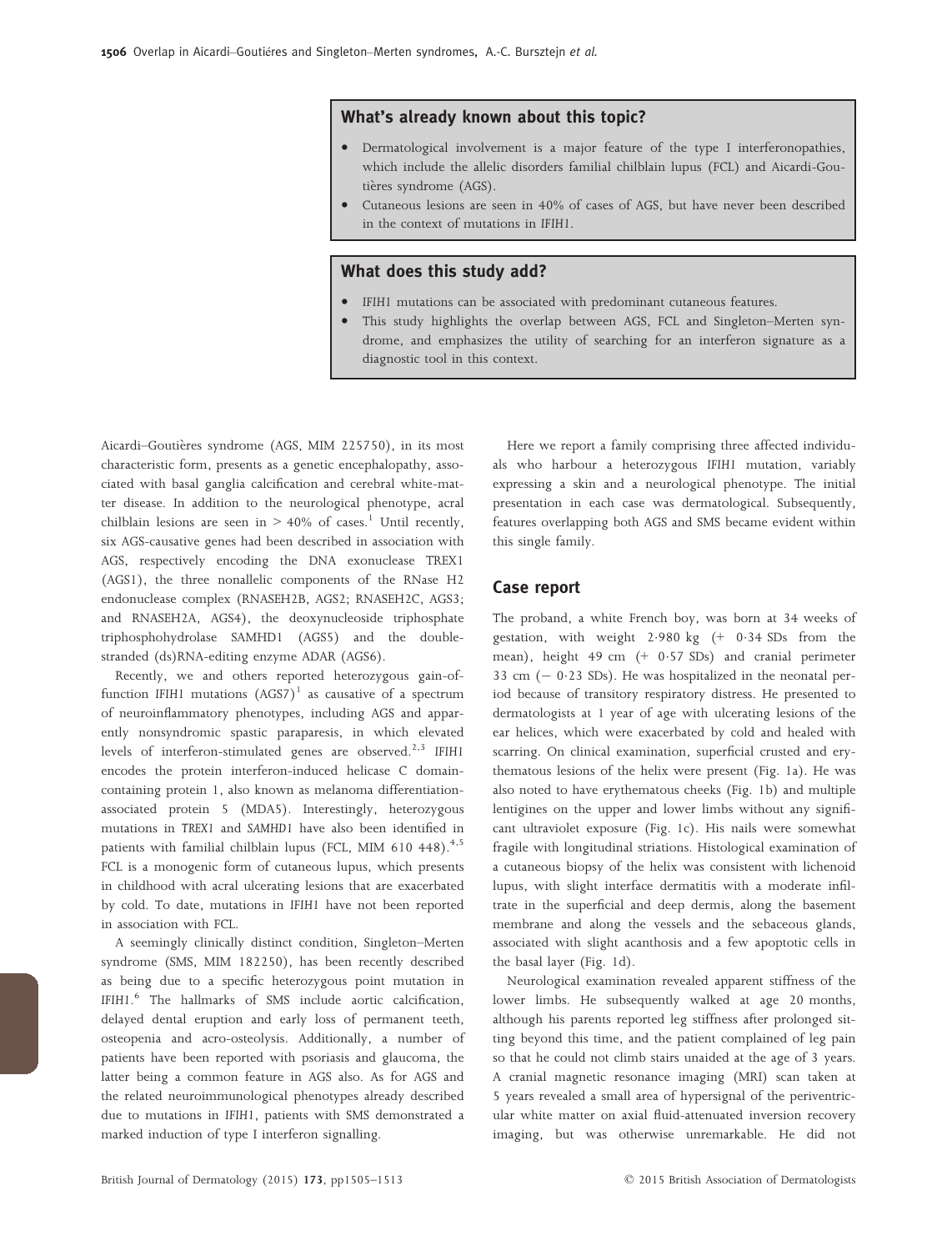

Erythema and ulceration of the outer helix of the right ear. (b) Erythema of the cheeks bilaterally. No lesions of the tongue were noticed. (c) Lentigines of the right forearm. (d) Histology of the ear helix demonstrating slight acanthosis of the epidermis (\*), interface dermatitis located mostly in the follicles (\*\*) and superficial and deep infiltrate along the adnexae and around the vessels (\*\*\*). In addition most capillaries are dilated ( $^{\circ}$ ) (magnification level, d:HES  $\times$ 10).

undergo computed tomography (CT) imaging. Of note, by the age of 4 years his motor and intellectual development was considered to be within normal limits. Cardiac ultrasound was normal.

The father of the proband reported no previous family history of relevance. He described ulcerations of the ears and nose since the age of 7 months, which were worse in the winter and healed with scarring and subsequent tissue loss. He had experienced similar lesions on the legs, also healing with scarring, and similar leg stiffness after prolonged sitting as for his son. During childhood, multiple lentigines were noted on the limbs, and a degree of photosensitivity was reported. He also complained of papular lesions on the legs, which resolved leaving atrophic scars. In adulthood, 'blisterlike lesions' were described to occur, most notably on the legs following trauma. Subsequently, hyperkeratotic lesions formed at the elbows and knees, and deformities of the metacarpophalangeal and interphalangeal joints of the hands with tendon retraction and foot deformity, including marked bilateral hallux valgus, developed without any previous pain or rheumatism. After adolescence, his permanent teeth, apart from the molars and premolars, were lost, with evident root hypoplasia (Fig. 2a). There was no history of developmental delay or neurological dysfunction, but lower-limb pain was reported with a tightening of the Achilles tendons.

On examination at 41 years of age this man's ears were bilaterally scarred secondary to crusted lesions (Fig. 2b). Multiple lentigines were evident on the limbs and torso without telangiectasia. His skin was fragile and covered with atrophic scars (Fig. 2c, d). Crusted, hyperkeratotic lesions were noticed on the knees (Fig. 2d). There was marked hallux valgus, and bilateral fifth-finger metacarpophalangeal contractures (Fig. 2c

and d), confirmed on X-ray (Fig. 2e and f). He had a dental prosthesis. Neurological examination was normal. Eye examination revealed macular pigmentation, without atrophy or telangiectasia. There was no evidence of glaucoma. Cardiac echography showed minimal calcification of the aortic valve. At this same age, bilateral dense calcification of the globus pallidus was seen on cranial CT imaging (Fig. 2g), while MRI revealed periventricular high signal of the white matter around the posterior poles of the lateral ventricles (Fig. 2h).

The youngest brother to the proband was born at 33 weeks of gestation, with weight  $2.240$  kg  $(-0.8$  SDs from the mean), height 46.5 cm (+ 0.26 SDs) and cranial perimeter  $31.5$  cm  $(-0.97$  SDs). He required initial respiratory support due to respiratory distress. He presented with cold-exacerbated lesions of the ears beginning at age 15 months. On examination, crusting and erythema of the helices was noted bilaterally (Fig. 3a). He also demonstrated multiple lentigines on the forearms and legs (Fig. 3b), erythematous cheeks (Fig. 3c) and nail fragility with longitudinal striations. From 3 years of age, during the winter months, papular lesions were noticed on the legs, which resolved leaving atrophic scars (Fig. 3d). His motor development was delayed. He began to walk with help at 18 months of age. He then experienced a period of apparent motor regression, and at age 2.5 years was unable to walk or stand. He had only a few spoken words at this age. He demonstrated some useful hand function and was able to scribble, but not to draw.

On neurological examination, spastic tetraparesis was noticed. A cranial MRI at age 3 years demonstrated minimal increased signal changes in the white matter at the posterior poles of the ventricles. Cranial CT imaging and cardiac ultrasound were both considered normal. Due to pain and motor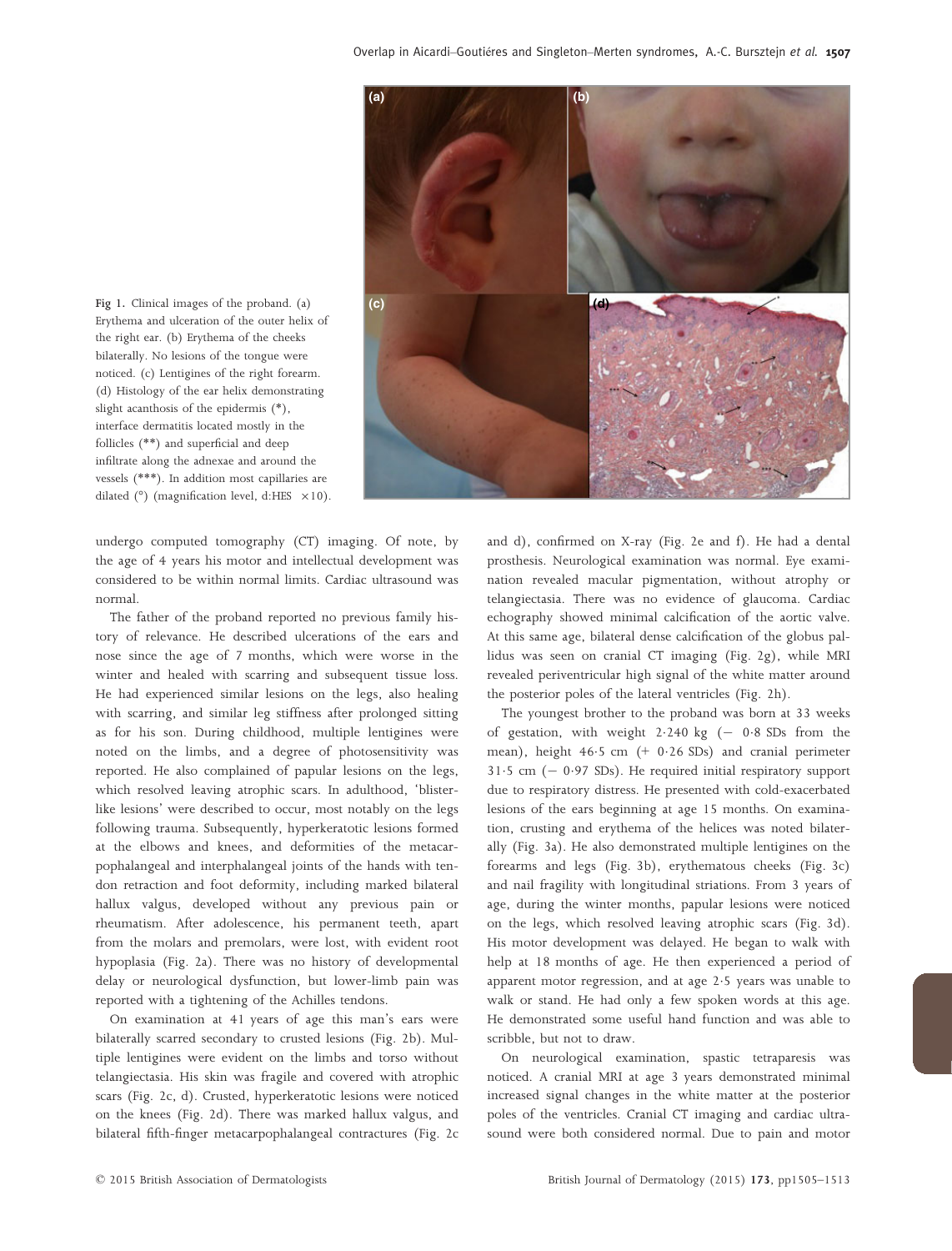

Fig 2. Clinical images of the 41-year-old father. (a) Pantomogram showing loss of permanent teeth. The remaining dentition, molars and premolars demonstrate root hypoplasia. (b) Scarring and tissue loss of the outer ear helix following chronic ulceration. (c) Deformities of the metacarpophalangeal and interphalangeal joints of the left hand, and multiple lentigines. (d) Hallux valgus, psoriatic lesions over the knees and multiple lentigines. (e) Radiography showing joint deformities on the hands. (f) Radiography showing joint deformities on the feet. (g) Brain imaging at age 41 years showing bilateral calcification of the globus pallidus on computed tomography. (h) Brain imaging at age 41 years illustrating high signal in the white matter around the posterior poles of the lateral ventricles on axial T2-weighted magnetic resonance imaging.

delay, a course of oral corticosteroid treatment was commenced at 1 mg  $kg^{-1}$  per day and then tapered slowly to 0.3 mg  $kg^{-1}$  per day after 1 month. This reduced the pain and enhanced his mobility, such that walking with the aid of a frame was possible after 1 month. In addition an improvement in speech was reported, with short sentences spoken after 1 month of treatment and speech therapy. His social behaviour was also considered to have improved. However, after only 3 months of systemic corticosteroids, he developed bilateral glaucoma, requiring cessation of therapy and a combination of medical and surgical ophthalmic management.

Despite the discrepancy in neurological involvement across the three family members, the cutaneous features suggested the possibility of a dominant interferonopathy. RNA expression of six interferon-stimulated genes in whole blood demonstrated significant upregulation in all three patients compared with controls, similarly to previously reported cases with mutations in IFIH1 (Fig. 4). $^{2}$  Assessment of additional proinflammatory cytokines by quantitative polymerase chain reaction (IL6, TNFA, NFKB1, IL1B and IL10) showed equivalent expression to that observed in controls (data not shown).

Mutations in the two genes previously implicated in chilblain lupus inherited as an autosomal dominant trait, TREX1 and SAMHD1, were not observed. However, whole-exome sequencing identified a heterozygous missense variant in IFIH1 (c.1465G>A, p.Ala489Thr) in all three affected individuals. This variant was predicted as deleterious using in silico analysis tools, and was absent from the Exome Aggregation Consortium browser ( $> 120,000$  control alleles) and  $> 600$  in-house exomes. The presence of the variant was confirmed by Sanger sequencing. The variant was not seen in the blood of either of the proband's asymptomatic paternal grandparents, thus indicating that the variant had arisen de novo, or due to gonadal mosaicism.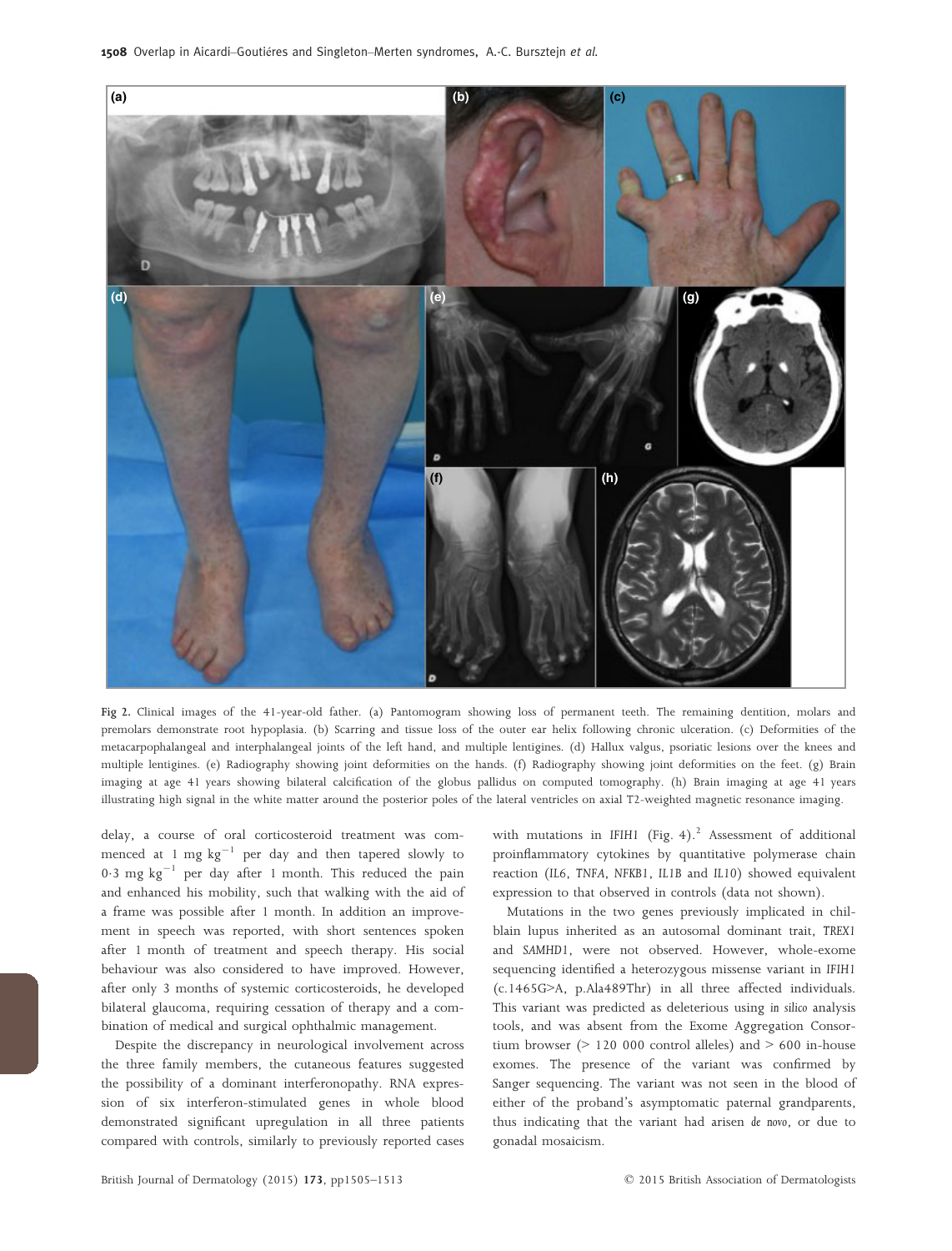

Fig 3. Clinical images of the younger sibling of the proband. (a) Erythema and ulceration of the outer helix of the right ear. (b) Multiple lentigines of the right forearm. (c) Bilateral erythema of the cheeks. (d) Lowerlimb atrophic scars, which occurred following resolution of papular lesions.



Fig 4. Individuals with the p.Ala489Thr interferon-induced helicase C domain-containing protein 1 (IFIH1) mutant demonstrate elevated levels of interferon-stimulated genes compared with controls. An interferon score was calculated from the median fold change in RQ value for a panel of six interferon signature genes measured using quantitative polymerase chain reaction – IFI27 (Hs01086370 m1), IFI44L (Hs00199115 m1), IFIT1 (Hs00356631\_g1), ISG15 (Hs00192713\_m1), RSAD2 (Hs01057264\_m1) and SIGLEC1 (Hs00988063\_m1) – normalized to the expression levels of HPRT1 (Hs03929096\_g1) and 18S RNA (Hs999999001\_s1). All three affected members of the family (red) display a score that is comparable with previously reported cases (black)<sup>7</sup> with IFIH1-related disease, and is significantly higher than in control samples (\*\*\*\*P < 0.0001). Levels were measured on two separate occasions in one child in the reported family.

Mapping of the altered residue Ala489 onto the crystal structure of the 2CARD deletion construct (Δ2CARD) demonstrated that the residue lies within the Hel1 domain, one of two highly conserved core helicase domains (Fig. 5a). These domains are responsible for binding RNA and RNA-dependent ATP hydrolysis. The Ala489 residue in IFIH1 is in close proximity to the ATP binding site, and substitution of Ala489 by threonine may diminish the ATP binding and hydrolysis activities of IFIH1. Analysis of purified wild-type and mutant IFIH1

(Fig. 5b) displayed impaired ATP hydrolysis activity in the mutant (Fig. 5c) and increased stability of the mutant protein– RNA complex compared with the wild-type in the presence of ATP (Fig. 5d). Note that ATP hydrolysis by wild-type IFIH1 triggers dissociation from dsRNA, which results in dsRNA length-sensitive stability and interferon signalling activity.

Interferon- $\beta$  reporter stimulatory activity of wild-type and mutant IFIH1 in HEK293T cells was also assessed (Fig. 5e). As described previously, $^7$  basal levels of interferon signalling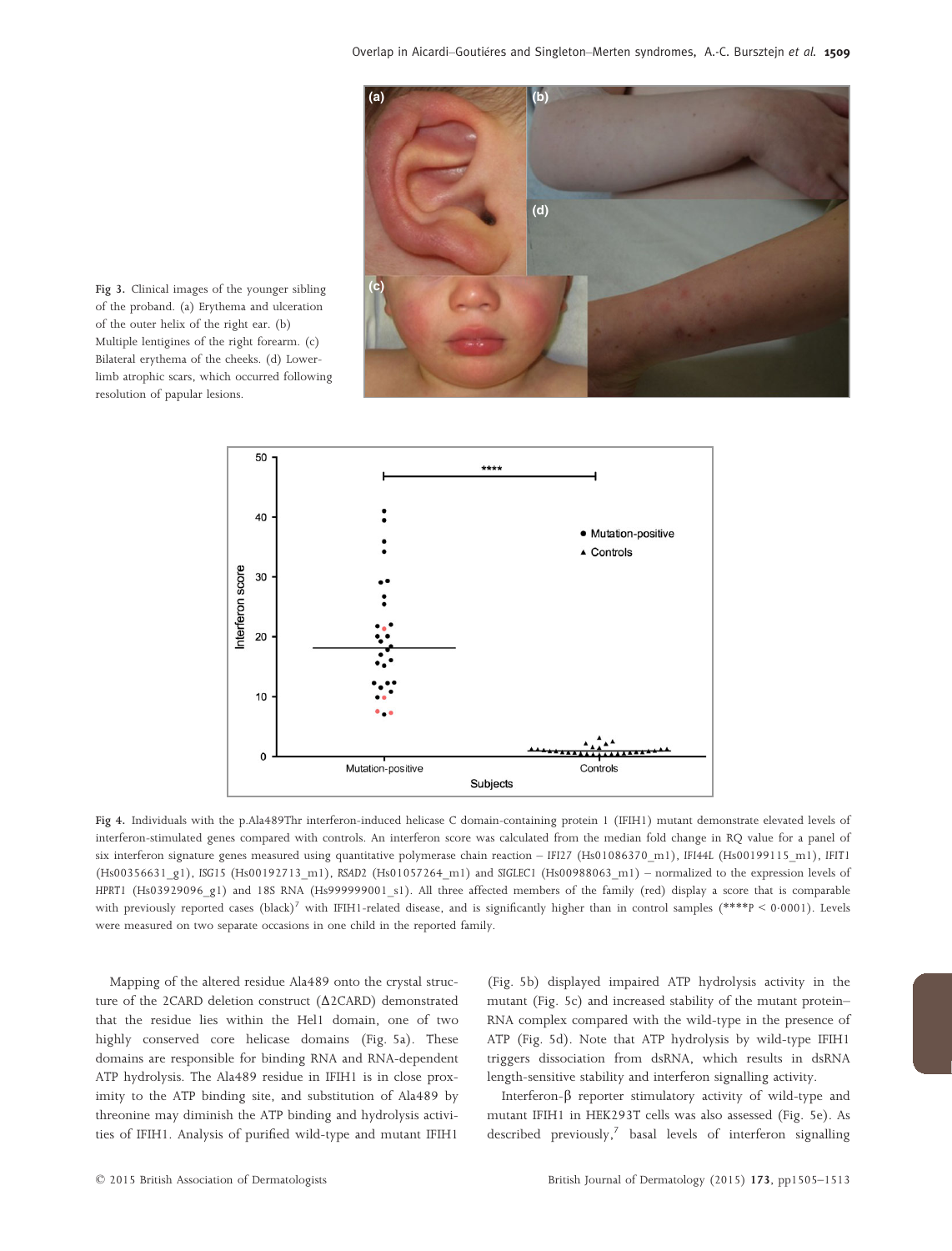

Fig 5. The p.Ala489Thr interferon-induced helicase C domain-containing protein 1 (IFIH1) mutant confers a gain of interferon signalling. (a) Mapping of the altered residue A489 (red sphere) onto the structure of IFIH1 Δ2CARD (grey) bound by double-stranded (ds)RNA (blue) and ATP analogue (green) (Protein Data Bank 4GL2). (b) Sodium dodecylsulfate polyacrylamide gel electrophoresis (SDS-PAGE) analysis (Coomassie stain) of the purified wild-type and mutant IFIH1. (c) ATP hydrolysis activity (mean  $\pm$  SD, n = 3 biological replicates) of wild-type and mutant IFIH1. (d) Electrophoretic mobility shift assay of purified wild-type and mutant IFIH1 with 112-bp dsRNA. The gel image is representative of three independent experiments in the presence of ATP. (e) Interferon (IFN)- $\beta$  reporter activity (mean  $\pm$  SD, n = 3 biological replicates) of Flagtagged wild-type and mutant IFIH1 with and without stimulation with 162-bp dsRNA or polyinosinic–polycytidylic acid (poly I:C) in HEK293T cells. The results are representative of three independent experiments.

were markedly increased in the absence of exogenous RNA. Furthermore, wild-type IFIH1 was induced only upon stimulation with polyinosinic–polycytidylic acid (poly I:C), a long (> 1-kb) dsRNA, and not with short (162-bp) dsRNA, and

activity was negligible in the absence of exogenous RNA. In contrast, mutant IFIH1 displayed marked interferon induction following stimulation with either long dsRNA (poly I:C) or short dsRNA.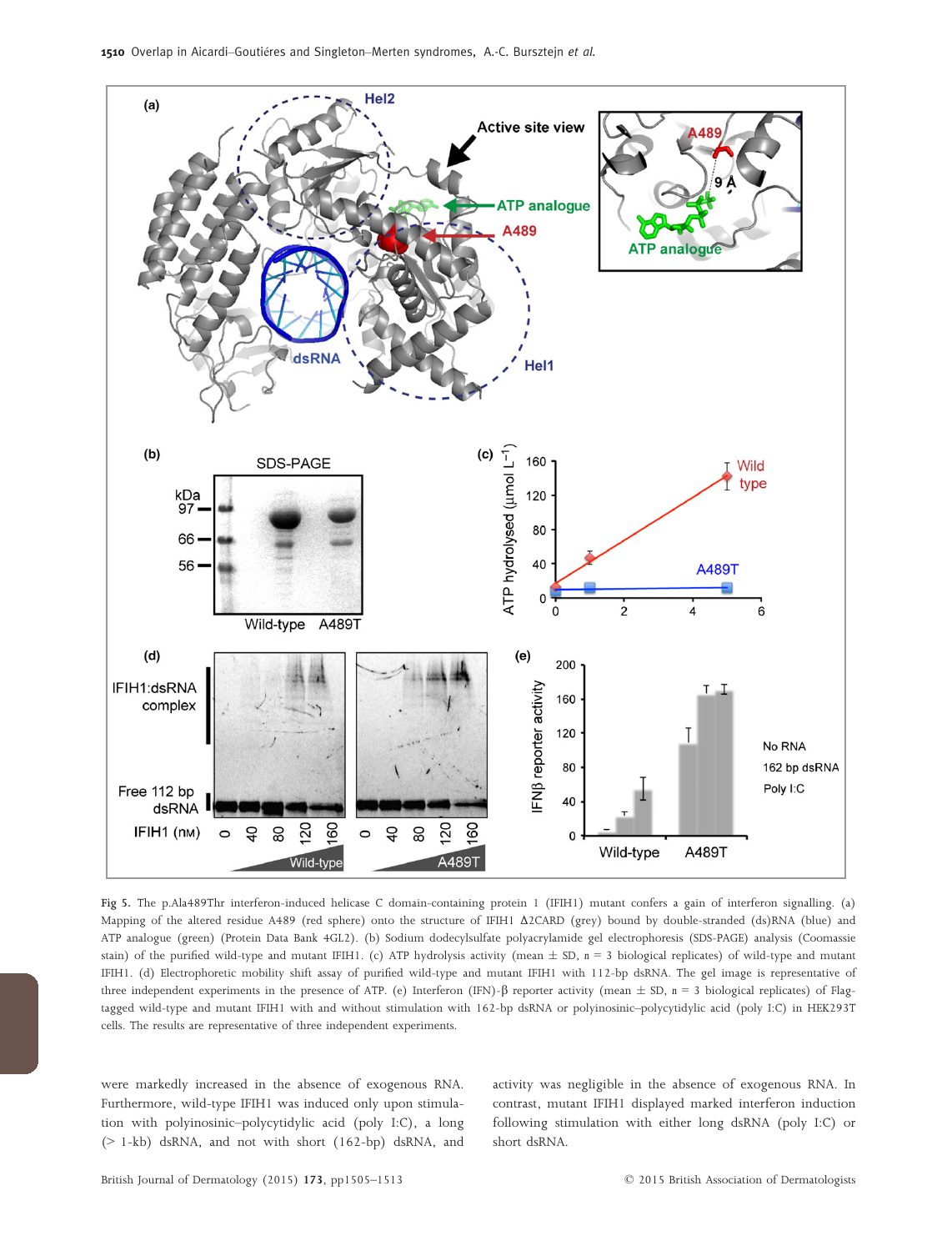#### **Discussion**

Here we report a family with cutaneous features resembling those of chilblain lupus, $4,7$  also demonstrating variable neurological involvement reminiscent of  $AdS<sup>1</sup>$  and features of  $SMS<sup>6</sup>$ in the affected father (Table 1).

The predominant clinical manifestation secondary to enhanced interferon production in this family was ulcerating lesions of the ears. These cutaneous manifestations are in keeping with those described in both AGS and FCL, but have not previously been observed in the context of mutations in IFIH1.<sup>2,3</sup> Of note, none of the patients in this report exhibited the typical acral lesions of AGS/chilblain lupus affecting the toes and fingers. The neurological features seen in the sibling pair were not typical of the neonatal encephalopathy observed in classical AGS, although they remain within the recognized clinical and neuroimaging diagnostic spectrum of that disease.<sup>2</sup> The neurological examination of the father was completely normal, despite the fact that he demonstrated obvious intracranial calcification and white-matter abnormalities.

A finding of particular interest in this family was the presence of acral lentigines in all three affected individuals, reminiscent of the pigmentary changes observed in dyschromatosis symmetrica hereditaria (DSH), secondary to ADAR mutations.<sup>8</sup> DSH is allelic to AGS at the ADAR (AGS6) locus, and rare cases of ADAR-related AGS also manifest lentigines.<sup>9</sup> The aetiology of these lesions is currently unclear, but they may provide a diagnostic clue in certain cases.

The loss of secondary dentition, marked hallux valgus, and bilateral fifth-finger metacarpophalangeal contractures seen in the father of our proband are not typical of AGS, but are in keeping with SMS. Indeed, the fifth-finger contractures (Fig. 2c) are very reminiscent of those previously published in SMS, and in some patients with FCL.<sup>4</sup> The development of glaucoma in childhood after only 3 months of corticosteroid therapy is of note, considering that glaucoma is a recognized feature of both AGS and SMS. Consequently, we suggest that active ophthalmic monitoring is required in such families. Although echocardiography was normal in all three individuals, we note the phenotypic variability reported in IFIH1-related  $SMS$ , and in RIG-I (retinoic acid-inducible gene I)-associated 'atypical SMS'.<sup>10</sup> These observations lead us to suggest that an SMS phenotype may occur in cases beyond those with the recently described p.Arg822Gln mutation in IFIH1. The dental findings reported in SMS are interesting given the fact that single-nucleotide polymorphisms in IFIH1 have been associated with chronic periodontitis.<sup>11</sup>

The cutaneous and neurological phenotypes observed in this family demonstrate overlap with a number of other inflammatory monogenic disorders, illustrating the profound effect of inappropriate stimulation, or defective negative regulation, of the type I interferon response on the skin and nervous system. Mutations in TMEM173 confer gain of function on the cytosolic DNA sensor STING,<sup>12</sup> which causes STING-associated vasculopathy with onset in infancy (SAVI). This interferon-driven inflammatory disease can present with a severe infantile cutaneous vasculopathy leading to extensive tissue loss, in addition to inflammatory interstitial lung disease in some cases. The erythematous cheeks observed in both children in the family presented here (Figs 1b and 3c) bear resemblance to those seen in SAVI, even though they are much less severe. A second autosomal recessive monogenic disorder, caused by TADA2A mutations, may also present with lesions of the ear helix, reminiscent of those reported here. Furthermore, TADA2A mutations can manifest with a neurological phenotype, due to small-vessel ischaemic strokes.<sup>13</sup>

Histologically, vacuolation of the basal layer, interface dermatitis, and superficial and deep dermal infiltrate can be seen either in chilblain lupus, AGS or cutaneous lupus erythematosus.<sup>14,15</sup> The granular deposition of immunoglobulins and complement along the basement membrane is described in FCL, AGS and cutaneous lupus erythematosus, but seems to be inconstant in these first two entities.  $5,14-16$  Mucin deposits have been reported in chilblain lupus.<sup>5,14</sup> All of these data are consistent with the observation that both chilblain lupus and AGS are allelic, and that these monogenic pathologies share a common pathophysiology with lupus erythematosus.

The inflammatory phenotype in the family reported here was caused by a gain-of-function mutation in the cytosolic RNA sensor IFIH1, inherited as an autosomal dominant trait. The interferon signature seen in all three affected individuals was comparable with that previously observed in IFIH1 related disease (Fig. 4),<sup>2</sup> and is indicative of a type I interferonopathy.<sup>17</sup>

|  |  |  |  |  | Table 1 Comparison of features seen in familial chilblain lupus, <sup>4,7</sup> Aicardi–Goutières syndrome <sup>1</sup> and Singleton–Merten syndrome <sup>6</sup> |  |
|--|--|--|--|--|--------------------------------------------------------------------------------------------------------------------------------------------------------------------|--|
|  |  |  |  |  |                                                                                                                                                                    |  |

|                                   | Familial chilblain lupus                                                                                             | Aicardi-Goutières syndrome                                                                                                        | Singleton-Merten syndrome                                                                                          |
|-----------------------------------|----------------------------------------------------------------------------------------------------------------------|-----------------------------------------------------------------------------------------------------------------------------------|--------------------------------------------------------------------------------------------------------------------|
| Clinical features                 | Skin predominantly affected:<br>acral chilblains (hands, feet,<br>ears, nose). Arthralgia<br>(articular deformities) | Major neurological involvement: progressive<br>encephalopathy. Skin: acral chilblains (feet)<br>(articular deformities). Glaucoma | Aortic calcification. Hypoplastic teeth.<br>Osteopenia. Psoriatic-type lesions.<br>Articular deformities. Glaucoma |
| Features on cerebral<br>imaging   | Not normally present                                                                                                 | Intracranial calcification, white-matter disease,<br>cerebral atrophy                                                             | Not reported previously                                                                                            |
| Inheritance mode<br>Genetic basis | Autosomal dominant<br>TREX1, SAMHD1                                                                                  | Autosomal recessive (autosomal dominant)<br>TREX1, RNASEH2A, RNASEH2B, RNASEH2C,<br>SAMHD1, ADAR, IFIH1                           | Autosomal dominant<br>IFIH1                                                                                        |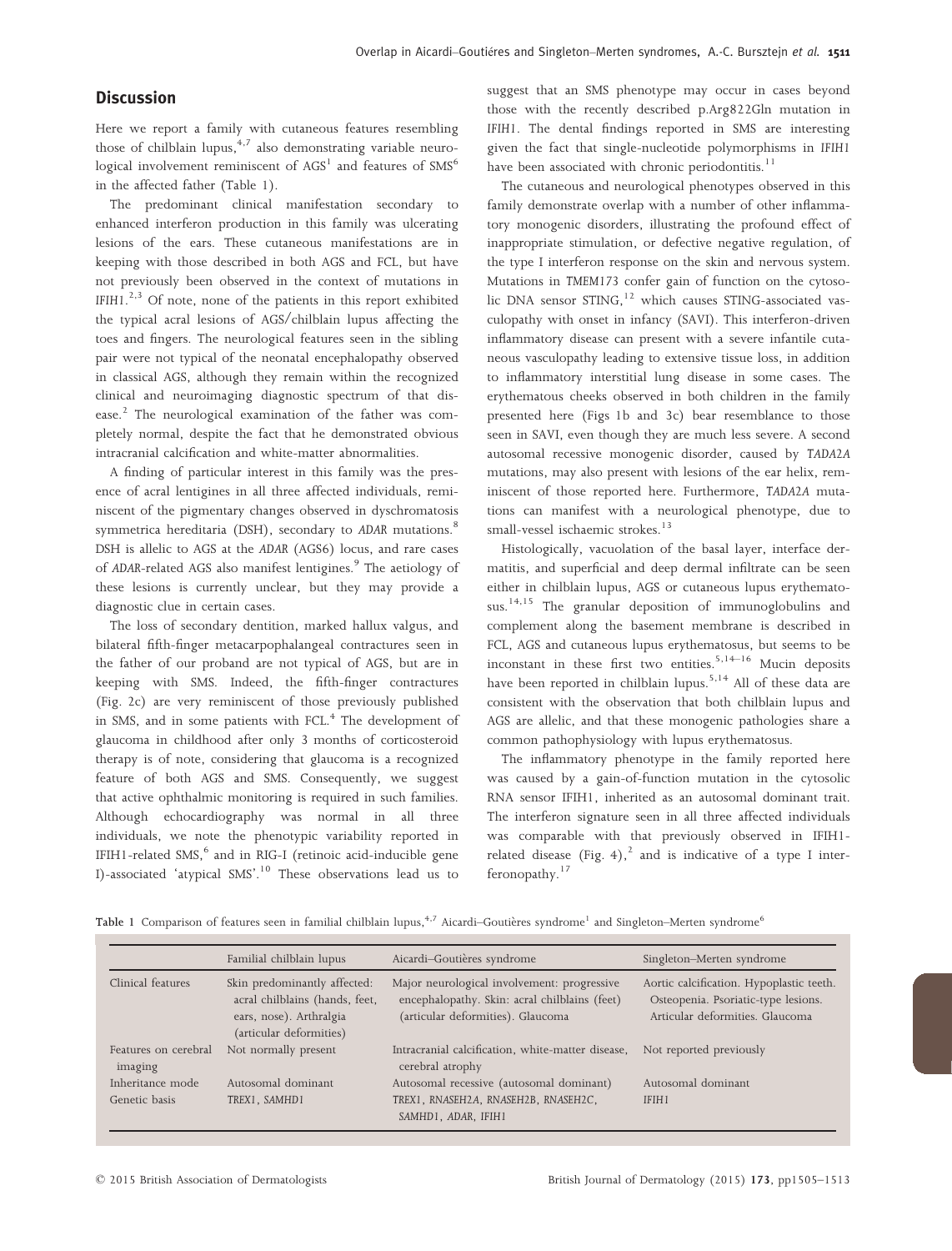IFIH1 encodes a cytoplasmic dsRNA sensor called IFIH1, or MDA5. In humans, IFIH1 has been associated with a number of inflammatory states. Thus, IFIH1 expression is markedly increased in the skin of patients with dermatomyositis, chronic discoid lupus and lichen planus,<sup>18</sup> and IFIH1 polymorphisms have been linked with an increased risk of developing systemic lupus erythematosus, psoriasis and chronic periodontitis.<sup>11</sup> Furthermore, apparent lossof-function IFIH1 variants confer protection against type 1 diabetes.<sup>19</sup>

Engagement of the 2CARD oligomers of IFIH1 with the adaptor protein mitochondrial antiviral signalling protein (MAVS) induces type I interferon production, which acts as an integral component of the antiviral innate immune response.<sup>20</sup> Pathological activation of an antiviral cytokine response mediated by type I interferons can be associated with inflammatory disease.<sup>17</sup> In keeping with this, a gain-of-function IFIH1 mutation in mice caused a lupus-like phenotype, which was partially rescued following back-crossing with type I interferon receptor-deficient mice.<sup>21</sup>

To signal to MAVS, the IFIH1 helicase and long dsRNA form a core filament, which promotes stochastic assembly of the 2CARD oligomers of IFIH1. Disassembly of the core filament is dependent on ATP hydrolysis, and is dsRNA length dependent. The regulation of filament stability is a proposed mechanism by which aberrant signalling to MAVS is normally suppressed in response to short ( $\leq$  ~0.5-kb) cellular dsRNA.<sup>20</sup> The close proximity of the Ala489 residue to the ATP substrate is therefore of interest, particularly given the observed absence of ATP hydrolysis and increased stability of the filament compared with the wild-type following the addition of ATP (Fig. 5c and d).

We have previously reported an IFIH1 mutation at residue Arg337, an amino acid in direct contact with the adenine base of ATP that stabilizes the IFIH1-ATP interaction.<sup>2</sup> Substitution of the arginine at residue 337 by glycine produced similar effects to those seen with the p.Ala489Thr mutant described here, resulting in an absence of ATP hydrolysis and increased stability of the filament. Thus, both mutations likely result in enhanced signalling to MAVS due to abnormal stability of the IFIH1–RNA interaction. In keeping with this, interferon signalling induced by long dsRNA was increased in the mutant compared with the control, and interferon induction also occurred following short dsRNA delivery, which was not the case in the wild-type context (Fig. 5e). Furthermore, baseline levels of interferon induction were elevated with the mutant construct, suggesting the possibility that in IFIH1-related disease an undefined endogenous ligand binds and activates the mutant protein.

In summary, this report further expands the spectrum of phenotypes associated with mutations in IFIH1, and indicates that features of SMS may not be limited to a single IFIH1 point mutation. The importance of assessing interferon expression and investigating the underlying genetic aetiology in such cases will be of particular relevance as anti-interferon therapies become routinely available.

#### Acknowledgment

The authors would like to thank the Exome Aggregation Consortium (ExAC), Cambridge, MA, U.S.A. [\(http://exac.broadin](http://exac.broadinstitute.org)[stitute.org](http://exac.broadinstitute.org)).

#### References

- 1 Crow YJ, Chase DS, Lowenstein Schmidt J et al. Characterization of human disease phenotypes associated with mutations in TREX1, RNASEH2A, RNASEH2B, RNASEH2C, SAMHD1, ADAR, and IFIH1. Am J Med Genet A 2015; 167A:296–312.
- 2 Rice GI, del Toro Duany Y, Jenkinson EM et al. Gain-of-function mutations in IFIH1 cause a spectrum of human disease phenotypes associated with upregulated type I interferon signaling. Nat Genet 2014; 46:503–9.
- 3 Oda H, Nakagawa K, Abe J et al. Aicardi-Goutières syndrome is caused by IFIH1 mutations. Am J Hum Genet 2014; 95:121–5.
- 4 Rice G, Newman WG, Dean J et al. Heterozygous mutations in TREX1 cause familial chilblain lupus and dominant Aicardi-Goutières syndrome. Am J Hum Genet 2007; 80:811-15.
- 5 Günther C, Meurer M, Stein A et al. Familial chilblain lupus a monogenic form of cutaneous lupus erythematosus due to a heterozygous mutation in TREX1. Dermatology 2009; 219:162–6.
- 6 Rutsch F, MacDougall M, Lu C et al. A specific IFIH1 gain-of-function mutation causes Singleton-Merten syndrome. Am J Hum Genet 2015; 96:275–82.
- 7 Ravenscroft JC, Suri M, Rice GI et al. Autosomal dominant inheritance of a heterozygous mutation in SAMHD1 causing familial chilblain lupus. Am J Med Genet A 2011; 155A:235–7.
- 8 Oyama M, Shimizu H, Ohata Y et al. Dyschromatosis symmetrica hereditaria (reticulate acropigmentation of Dohi): report of a Japanese family with the condition and a literature review of 185 cases. Br J Dermatol 1999; 140:491–6.
- 9 Rice GI, Kasher PR, Forte GM et al. Mutations in ADAR1 cause Aicardi-Goutières syndrome associated with a type I interferon signature. Nat Genet 2012; 44:1243–8.
- 10 Jang MA, Kim EK, Now H et al. Mutations in DDX58, which encodes RIG-I, cause atypical Singleton-Merten syndrome. Am J Hum Genet 2015; 96:266–74.
- 11 Chen G, Zhou D, Zhang Z et al. Genetic variants in IFIH1 play opposite roles in the pathogenesis of psoriasis and chronic periodontitis. Int J Immunogenet 2012; 39:137–43.
- 12 Liu Y, Jesus AA, Marrero B et al. Activated STING in a vascular and pulmonary syndrome. N Engl J Med 2014; 371:507–18.
- 13 Zhou Q, Yang D, Ombrello AK et al. Early-onset stroke and vasculopathy associated with mutations in ADA2. N Engl J Med 2014; 370:911–20.
- 14 Kolivras A, Aeby A, Crow YJ et al. Cutaneous histopathological findings of Aicardi-Goutières syndrome, overlap with chilblain lupus. J Cutan Pathol 2008; 35:774–8.
- 15 Sigura K, Takeichi T, Kono M et al. Severe chilblain lupus is associated with heterozygous missense mutations of catalytic amino acids or their adjacent mutations in the exonuclease domains of 3ʹ-repair exonuclease 1. J Invest Dermatol 2012; 132: 2855–7.
- 16 Arribas MP, Albares M, Soro P, Belinchon I. Red and purple papules on the dorsum of the fingers and toes in a woman. Int J Dermatol 2013; 52:1295–6.
- 17 Crow YJ. Type I interferonopathies: Mendelian type I interferon up-regulation. Curr Opin Immunol 2015; 32C:7-12.
- 18 Zahn S, Barchet W, Rehkamper C et al. Enhanced skin expression of melanoma differentiation-associated gene 5 (MDA5) in